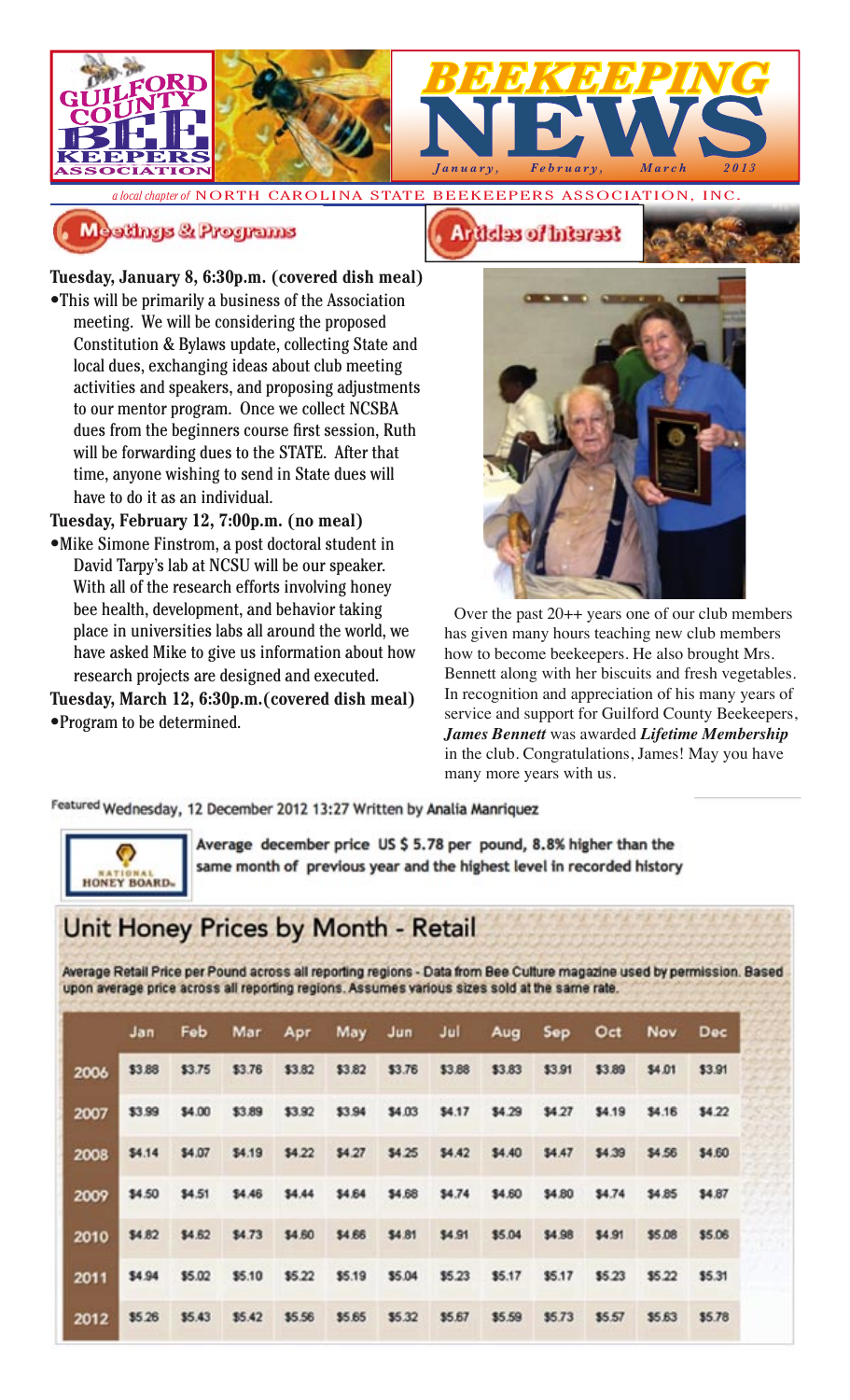# USA- BAYER IS TRYING TO CLEAN THEIR OWN FAULTS ANNOUNCING PLANS FOR A BEE CARE CENTER Tuesday, 11 December 2012 16:12 Written by

[Analia Manriquez](http://www.apinews.com/en/component/k2/itemlist/user/64-analiamanriquez)

BJ

Below you will find the Bayer Cropscience press release about this new center in North Carolina

# **Bayer Bee Care Center Helps Solve Bee Health'sToughest Challenges 12/04/2012**

RESEARCH TRIANGLE PARK, N.C. (Dec. 4, 2012) – Bayer CropScience today announced plans to break ground in February on its North American Bee Care Center, which will serve as a gathering place for researchers, bee experts, students and other visitors to meet regularly with leading Bayer scientists. The Bayer Bee Care Center is dedicated to promoting and protecting bee health so that these hard-working, beneficial insects can continue to provide hive products as well as pollination services for foods we enjoy each day.

The North American Bayer Bee Care Center, to be located at the Bayer CropScience North America headquarters in Research Triangle Park, N.C., is scheduled for completion in July 2013. The Bee Care Center is part of Bayer's Global Bee Care Program, which provides a more focused and centralized resource for Bayer scientists and external stakeholders. The Center will bring together significant technological, scientific and academic resources, with the ultimate goal of supporting product stewardship and sustainable agriculture."We understand the necessity for healthy bees as pollinators and their critical role to agriculture, and by working with scientists, growers, beekeepers and customers, we strive to create new approaches and solutions to benefit bee health and the global food supply," said Jim Blome, president and CEO of Bayer CropScience North America. "Because we are aware of the challenge to continue feeding a growing world population, our Bee Care Center will be a vital resource in our ongoing commitment to maintaining sustainable agriculture."

The North American Bee Care Center will include:



•Full laboratory and research apiary, as well as honey

extraction and workshop space needed to conduct bee health research and to support a practical apiculture. The research will focus on Integrated Pest Management for the multiple causes affecting bee health, such as parasites, like the Varroa mite, predators, diseases, seasonal management, and environmental stressors

- •The active promotion of bee-responsible use of Bayer products along with communication activities worldwide
- •State-of-the art meeting, training and presentation facilities for beekeepers, farmers and educators to provide resources and an interactive learning center

Bayer's new North American Bee Care Center is the second established by the company to promote bee health. In 2012, its global Bayer Bee Care Center was established at the joint headquarters campus of Bayer CropScience and Bayer Animal Health in Monheim, Germany.

The Bayer Bee Care Center, a more than 6,600 square feet building in Research Triangle Park, will be fully staffed, including an office space for graduate students. Not only will the Center be LEED (Leadership in Energy and Environmental Design) Gold certified, providing pollinator-friendly gardens, but it will also produce a surplus of energy. As a LEED-certified building, the Center will continue Bayer's efforts to reduce its carbon footprint to help improve agricultural management and foster environmental stewardship. The net zero building will generate more energy each year than consumed through its geothermal heating and cooling, LED lighting and solar water heating.

For more than 25 years, Bayer has been actively involved in finding solutions to improve honey bee health, and the two new Centers confirm how its commitment furthers collaboration and understanding of the health of bees.

Bayer is dedicated to crop protection and is committed to environmental stewardship and sustainable agricultural practices, including the protection of beneficial insects such as honey bees.

For additional information and background on other sustainability initiatives please visit http:// www.bayercropscience.us/our-commitment/bayer-initiatives.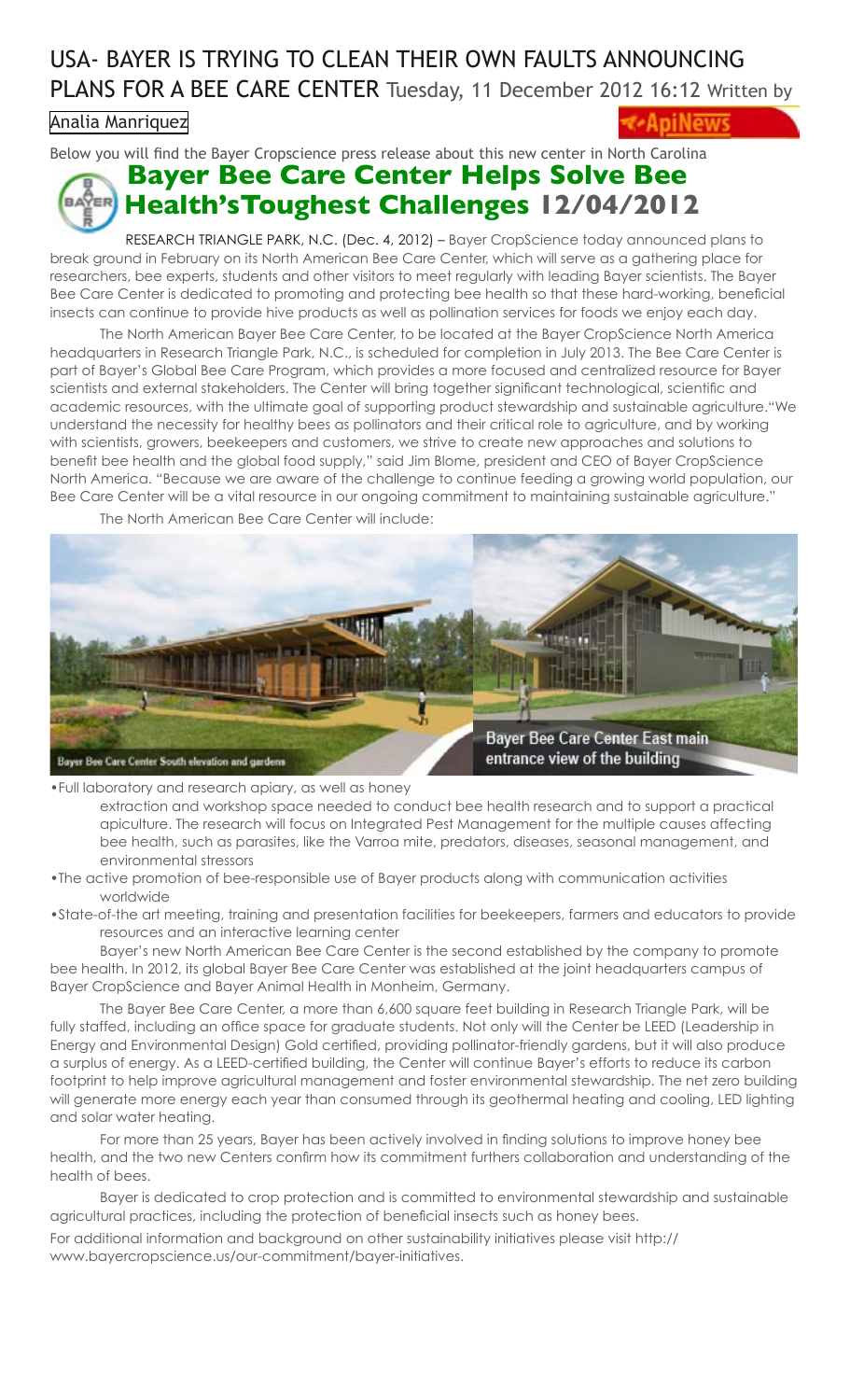### Search [Varroa Mite Reproductive Biology - eXtension](http://www.extension.org/pages/65450/varroa-mite-reproductive-biology) to get complete article.

# *Varroa Mite Reproductive*

**Biology** Last Updated: October 09, 2012

Learn about some of the latest research into bee decline.

Managed Pollinator Coordinated Agriculture Program (CAP) Updates A National Research and Extension Initiative to Reverse Pollinator Decline This is part of an ongoing series of updates from the Managed Pollinator CAP. Additional installments can be found at the: CAP Updates Table of Contents and [http://www.beeccdcap.uga.edu](http://www.beeccdcap.uga.edu/)

by Zachary Huang, Department of Entomology, Michigan State University, E. Lansing, MI 48824 CAP Updates: 29



1. Varroa destructor life cycle, adapted from B. Alex

Jointly published in the [American Bee Journal](http://www.americanbeejournal.com/) and in [Bee Culture](http://www.beeculture.com/), October 2012.

The varroa mite (Varroa destructor Anderson and Trueman) is an ecto-parasite of the Western honey bee (Apis mellifera) and is distributed worldwide. Because A. mellifera colonies almost always die within two to three years after mite infestation, if not treated, feral bee colonies (unmanaged colonies in the wild) in U.S. were almost totally wiped out by this mite around 1995, less than a decade after it was introduced to the USA (around 1987). There is anecdotal evidence that honey bees might be becoming feral again in recent years (resistant genetics possibly leaking out due to swarming), but there is no systematic study proving this. Unless otherwise noted, throughout this paper I will use "varroa", "varroa mite" or the generic "mite" interchangeably to refer to V. destructor. The varroa mite is currently the most severe pest of managed honey bees worldwide. Understanding the varroa mite's reproductive biology will therefore allow us to better manage this important pest.

# The Life Cycle of Varroa

Varroa mite life cycle has two stages (Fig. 1). During the phoretic stage, mites ride on adult workers or drones, at the same time feeding on blood (hemolymph) from bees, usually from the inter-segmental membrane on the abdomen. The phoretic stage lasts about 5-11 days when there is brood in the colony. Of course, mites are forced to remain phoretic if there is no brood, and this can last 5-6 months in cold climates. Mites change hosts (hop from one bee to another) often and this contributes to transmission of various viruses, by picking them up from one bee and inject to another during feeding. Mites experience higher mortality during the phoretic stage, because they make mistakes, and fall to the screen bottom board, if a hive has one, get bitten by workers during grooming, or die due to old age. The "natural drop" on a screened bottom board reflects a combination of all of these factors. However, the total of these fallen mites are less than 20% of the population. Therefore, using a bottom-screen-board alone will reduce, but not eliminate, chemical use for varroa management. The phoretic stage is important for mites to transfer horizontally to other colonies, by being accidentally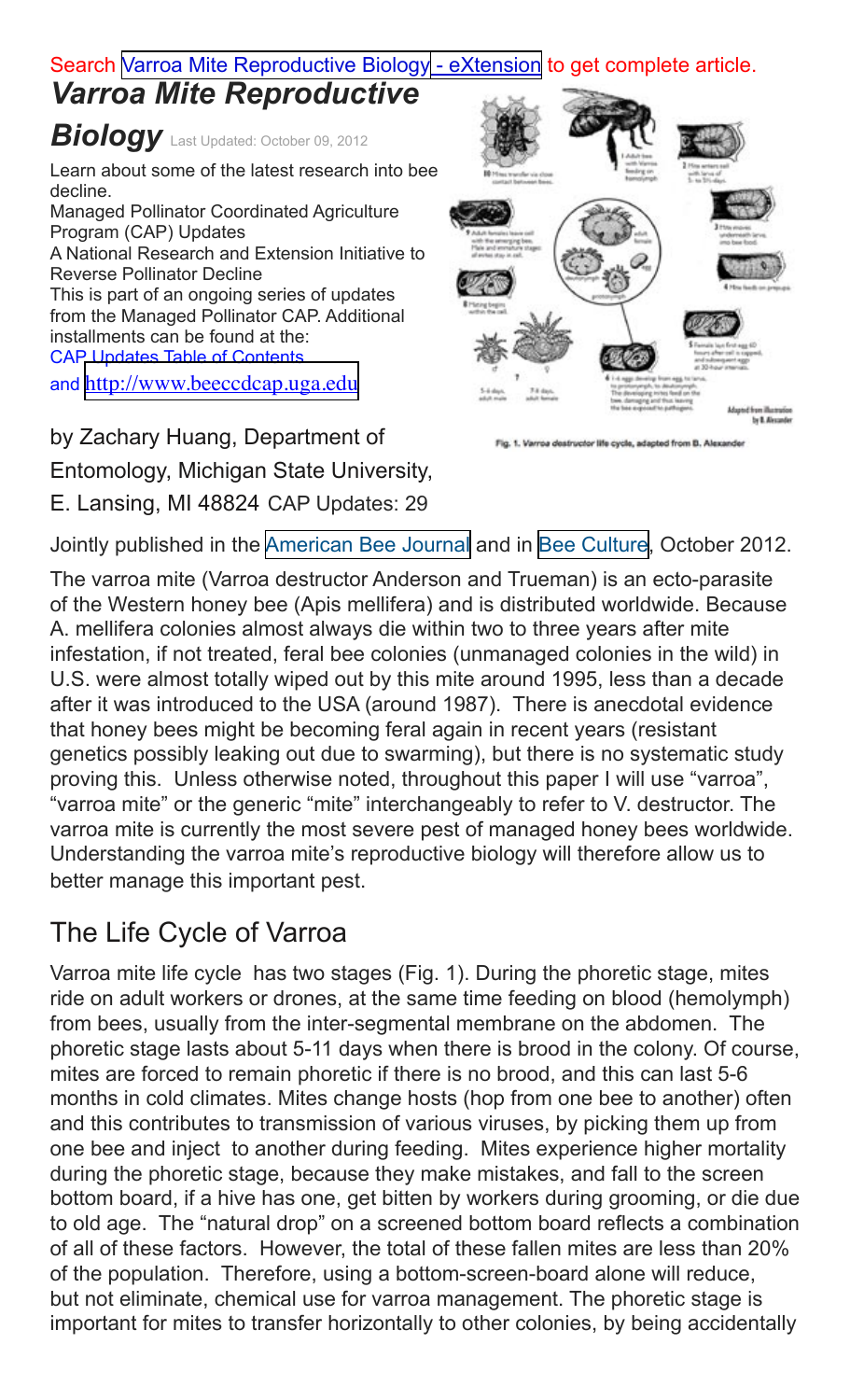dropped onto flowers and then picked up by other foragers (this probably does happen, but we do not know the actual probability), by mite-carrying bees drifting to another colony, or finally by bees robbing a colony dying from mite infestation. In the last situation, we are actually selecting for mites with high virulence, because while in a natural forest, mites that kill a colony will also die with their host (due to the low likelihood of being found by a neighboring colony), while in an apiary this robbing behavior is guaranteed, insuring the successful transfer of mites from the dying colony to another, where it will repeat the cycle again.

For complete article search the sources shown at the beginning

**The Guilford County Beekeepers Association** and the North Carolina State **University Extension Service** will offer the: **Beginners Beekeeping Course** series on the following dates: **Thursday, January 17 Thursday, January 24 Thursday, January 31 Thursday, February 7 Thursday, February 14 Thursday, February 21** 

**Thursday, February 28** 



Cost is \$25.00 for Individuals or \$35.00 per Family and Includes: Book, Handouts, and Membership Dues. PRE-REGISTRATION is RECOMMENDED. Space & fire code limits class size. Forms may be printed from club web site <guilfordbeekeepers.org>

Classes begin at 7:00 p.m. meet for about 2 hours and follow an outline to provide you with facts and skills necessary for certification in Beekeeping.

**FREE BEES** for those who complete the course may be provided by club members depending on availability in swarm season

> **Guilford County Agriculture Center** 3309 Burlington Rd., Greensboro, NC for more information call 740-1703 or access www.guilfordbeekeepers.org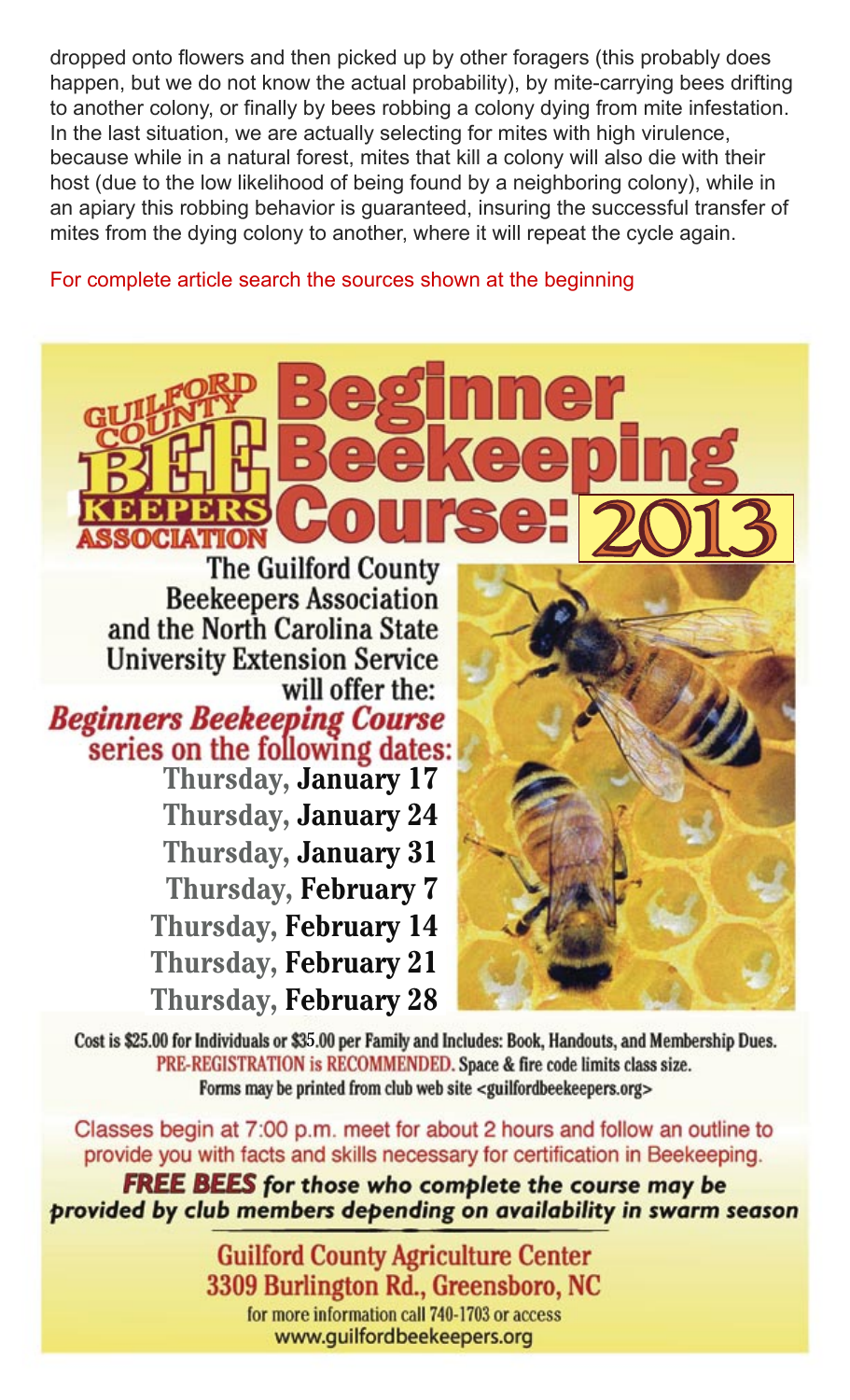# **Christmas I Remember Best: A jar of honey taught child true lesson of Christmas — sharing**

#### By **Ivan Allred Olson** For the **Deseret News**

Published: Friday, Dec. 21 2012 9:40 p.m. MST



In 1931, my family traveled from Provo, where I was born and raised, to Vernon in Tooele County to be with extended family for Christmas. I was 5 years old, the sixth of seven children, and although I

did not understand it at the time, we were in the depths of the Great Depression.

*This is the fourth of seven winners in the Deseret News' annual Christmas writing contest, "Christmas I Remember Best."*

In 1931, my family traveled from Provo, where I was born and raised, to Vernon in Tooele County to be with extended family for Christmas. I was 5 years old, the sixth of seven children, and although I did not understand it at the time, we were in the depths of the Great Depression. Everybody was out of work, including my father. Due to my young age, and perhaps the conditions of the era, I had little knowledge of Santa Claus bringing gifts and did not fully understand the festivities of Christmas Eve.

On Christmas morning, Mother handed me a jar of honey with a ribbon around it and said, "Ivan, look what Santa Claus left you." I took that jar and it was mine! That was my Christmas present and I treasured it. But I had not yet experienced its true gift.

That happened later Christmas morning when we gathered as a family for breakfast. There were at least a dozen family members sitting around the breakfast table. A morning prayer of thanks was offered and we began our meal.

It was then that Mother leaned toward me and gently suggested, "Ivan, wouldn't that be fun if you could share your jar of honey with all of us for breakfast?" I really did not want to do that. It was the only gift I had received.

Eventually, I decided my mother's idea might be all right. I handed the jar to Mother and watched as it was passed around the table. Each took a helping and thanked me for sharing. There were glad responses all around. I felt so good in my heart. I was pleased that everybody was enjoying something I had shared and particularly proud of my jar of honey as it was returned to my side.

Eighty-one years have passed, and I still remember the good feelings I had while watching my family enjoy the jar of honey. Ever since that Christmas morning, I have been more willing to share and look after those in need. This has been a theme throughout my life, and what a gift that theme has become. I feel an overwhelming appreciation for my Christlike mother who showed me at an early age the gift of sharing. The Christmas of 1931 turned out to be the first Christmas I can remember, and the Christmas I remember best.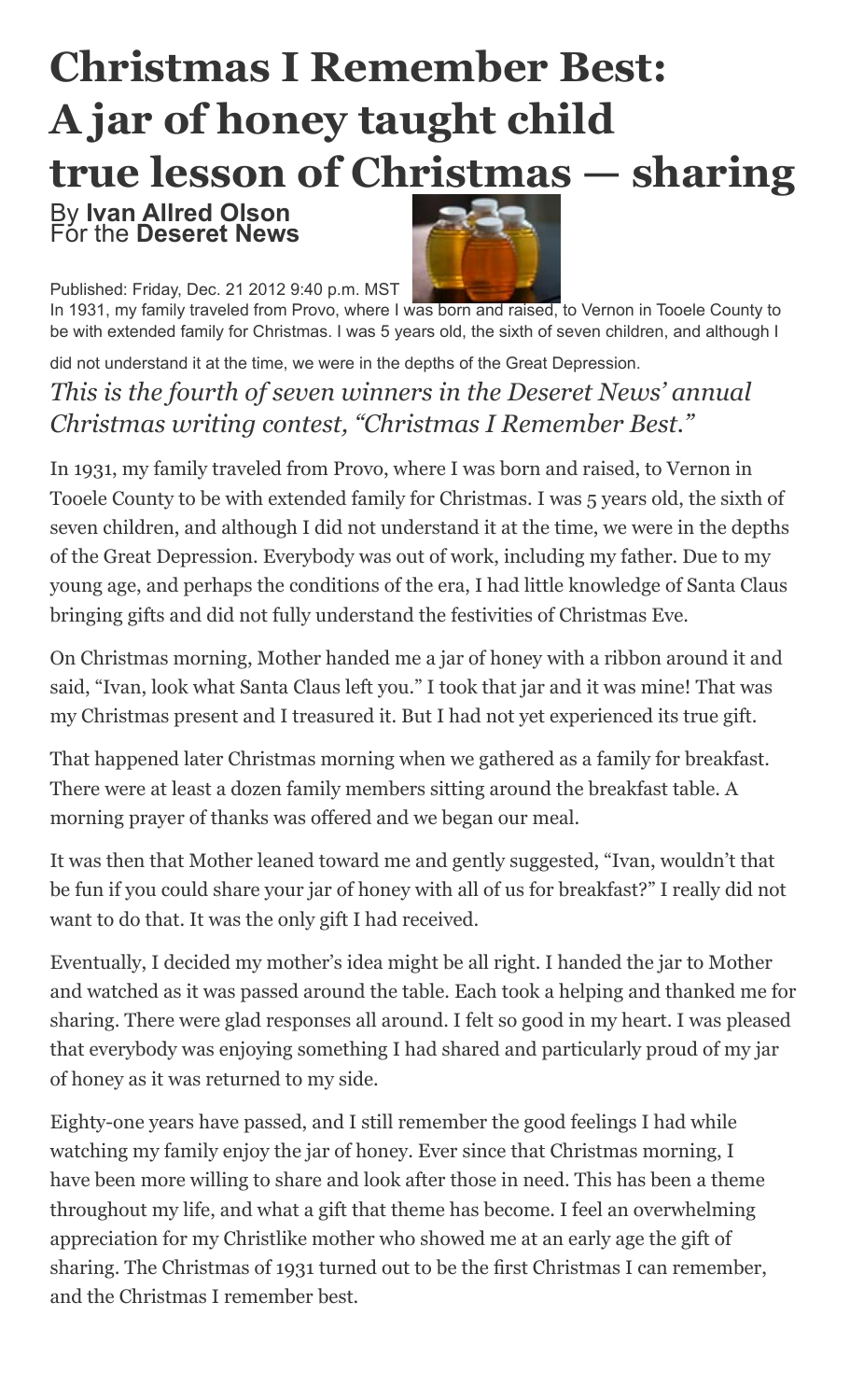# Bee pest fight may get new weapon

Beekeepers ask EPA for use of amitraz to control varroa mite

By SEAN ELLIS, Capital Press

BOISE -- Idaho beekeepers could soon have another tool to use in their battle to control varroa mites, honeybee parasites that have been linked to colony collapse disorder and can devastate hives.

The Idaho State Department of Agriculture has asked the Environmental Protection Agency for an emergency exemption that would allow Idaho beekeepers to use the pesticide amitraz.

Amitraz has proven effective as an insect repellent in other uses, but has not been approved yet for use in honeybee colonies in the United States.

The EPA approved the use of amitraz strips in bee colonies in South Dakota in October and then Oregon last month and Idaho officials are hopeful the Gem State will quickly receive permission to use the pesticide.

Without emergency approval from EPA, beekeepers could have to wait years until the product is fully registered. Idaho is among several states, including California, that have requested emergency permission to use the pesticide.

Paul Andersen, president of the Oregon Beekeepers Association, said a lot of the traditional varroa mite treatments have been losing some of their efficacy as the insects build tolerance to them.

If another product to control them is available and beekeepers can rotate treatments, he added, "it would take the mites longer to build up resistance."

Researchers have documented mite resistance to the two main synthetic products beekeepers currently use to control them, said entomologist researcher Ramesh Sagilli, assistant professor of Oregon State University's Department of Horticulture.

If beekeepers follow the label for amitraz and don't over-use it, the product could prove helpful for several years at least, he said.

Andersen said the mites are a huge problem to the industry and can completely wipe out a hive if their numbers are high enough.

"Keeping the number of mites in a hive somewhat under control to where they're not causing a big problem is getting to be more and more difficult," he said.

Amitraz has not been approved for use in beehives in the U.S. but has proven its worth in other countries, said Jan Lohman, a commercial beekeeper in Hermiston, Ore.

"In Canada, they have had great success with it," she said, adding that industry officials there have told her "it has made a huge difference to their beekeepers."

Because bees are dormant right now, Lohman said, the product wouldn't be used by Pacific Northwest beekeepers until February at the earliest, when they start preparing for the almond harvest in California.

The industry won't know if amitraz will help solve the varroa mite problem until enough beekeepers have a chance to use it, said Jonathan Millet, president of the Idaho Honey Industry Association and a commercial beekeeper in Marsing, Idaho.

While there is significant hope that it will help, he said, beekeepers are also mindful that the problem has persisted for more than two decades.

### **Alamo Township beekeeper Jeremy Marr goes back to nature to save his hives ALAMO**

**—** While scientists around the world try to unravel the ongoing mystery of dying honeybees, an Alamo man has vowed to do what he can on a simpler scale to save bees, one hive at a time. Jeremy Marr is



throwing out almost everything beekeepers have tried to make life better for honeybees and, instead, will let Mother Nature decide how to run the show.

Honeybees have been in trouble for years. Parasitic mites nearly wiped out wild bees in the 1990s.

Then a mysterious, massive die-off of commercial honeybees began in 2006 with the sudden disappearance of every adult bee in a hive. *continued to next page*